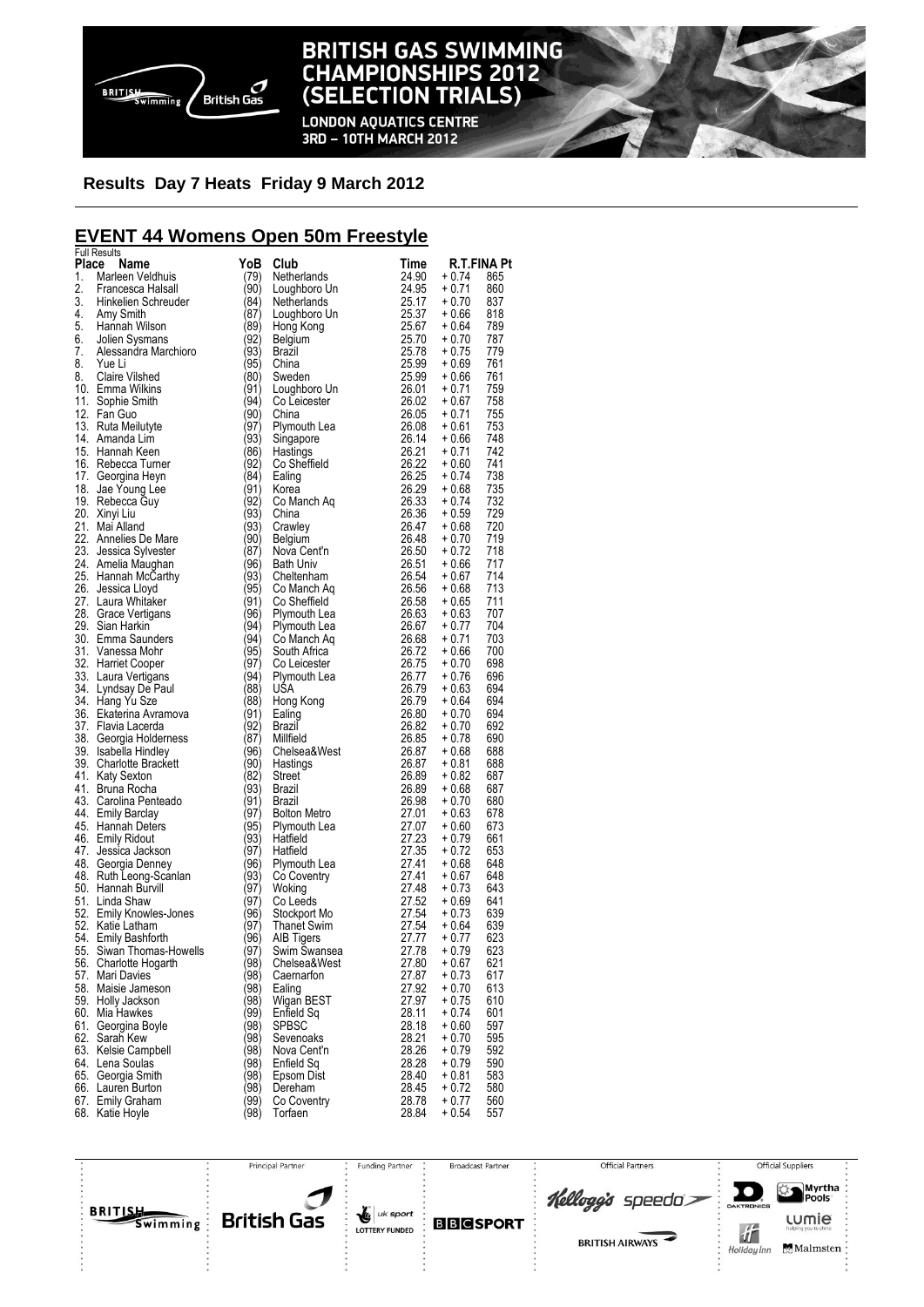

# **BRITISH GAS SWIMMING<br>CHAMPIONSHIPS 2012<br>(SELECTION TRIALS)**

**LONDON AQUATICS CENTRE<br>3RD - 10TH MARCH 2012** 

### **Results Day 7 Heats Friday 9 March 2012**

### **EVENT 45 Mens Open 1500m Freestyle**

|    | <b>Full Results</b>                      |                         |                                   |                                   |                           |                          |                         |                                |  |
|----|------------------------------------------|-------------------------|-----------------------------------|-----------------------------------|---------------------------|--------------------------|-------------------------|--------------------------------|--|
| 1. | Place Name<br>David Davies               | YoB Club                | (85) Co Cardiff                   | Time<br>15:19.80<br>$+0.82$       | <b>R.T.FINA Pt</b><br>859 |                          |                         |                                |  |
|    | 50m 28.44                                | 100m 59.20              | 150m 1:30.44                      | 200m 2:02.01                      | 250m 2:33.40              | 300m 3:04.50             | 350m 3:35.85            | 400m 4:06.85                   |  |
|    | 28.44                                    | 30.76                   | 31.24                             | 31.57                             | 31.39                     | 31.10                    | 31.35                   | 31.00                          |  |
|    | 450m 4:37.82<br>30.97                    | 500m 5:08.45<br>30.63   | 550m 5:38.58<br>30.13             | 600m 6:09.04<br>30.46             | 650m 6:39.35<br>30.31     | 700m 7:09.74<br>30.39    | 750m 7:40.38<br>30.64   | 800m 8:10.94<br>30.56          |  |
|    | 850m 8:41.68                             | 900m 9:12.17            | 950m 9:42.89                      | 1000m 10:13.39                    | 1050m 10:44.15            | 1100m 11:14.74           | 1150m 11:45.51          | 1200m 12:16.05                 |  |
|    | 30.74                                    | 30.49                   | 30.72                             | 30.50                             | 30.76                     | 30.59                    | 30.77                   | 30.54                          |  |
|    | 1250m 12:47.02<br>30.97                  | 1300m 13:17.85<br>30.83 | 1350m 13:48.29<br>30.44           | 1400m 14:18.88<br>30.59           | 1450m 14:49.44<br>30.56   | 1500m 15:19.80<br>30.36  |                         |                                |  |
| 2. | Daniel Fogg                              |                         | (87) Loughboro Un                 | $15:22.55 + 0.73$                 | 851                       |                          |                         |                                |  |
|    | 50m 27.57                                | 100m 57.74              | 150m 1:28.02                      | 200m 1:58.57                      | 250m 2:29.12              | 300m 2:59.73             | 350m 3:30.36            | 400m 4:00.94                   |  |
|    | 27.57<br>450m 4:31.56                    | 30.17<br>500m 5:02.14   | 30.28<br>550m 5:32.76             | 30.55<br>600m 6:03.79             | 30.55<br>650m 6:34.75     | 30.61<br>700m 7:05.93    | 30.63<br>750m 7:37.10   | 30.58<br>800m 8:08.19          |  |
|    | 30.62                                    | 30.58                   | 30.62                             | 31.03                             | 30.96                     | 31.18                    | 31.17                   | 31.09                          |  |
|    | 850m 8:39.36                             | 900m 9:10.48            | 950m 9:41.37                      | 1000m 10:12.49                    | 1050m 10:43.77            | 1100m 11:15.08           | 1150m 11:46.20          | 1200m 12:17.50                 |  |
|    | 31.17<br>1250m 12:48.58                  | 31.12<br>1300m 13:19.22 | 30.89<br>1350m 13:50.02           | 31.12<br>1400m 14:21.17           | 31.28<br>1450m 14:52.20   | 31.31<br>1500m 15:22.55  | 31.12                   | 31.30                          |  |
|    | 31.08                                    | 30.64                   | 30.80                             | 31.15                             | 31.03                     | 30.35                    |                         |                                |  |
| 3. | Lewis Smith<br>29.12<br>50m              | 100m 1:00.25            | (88) Warrender Ba<br>150m 1:31.27 | $15:24.62 + 0.72$<br>200m 2:02.38 | 846<br>250m 2:33.98       | 300m 3:05.12             | 350m 3:36.30            | 400m 4:07.38                   |  |
|    | 29.12                                    | 31.13                   | 31.02                             | 31.11                             | 31.60                     | 31.14                    | 31.18                   | 31.08                          |  |
|    | 450m 4:38.46                             | 500m 5:09.45            | 550m 5:40.25                      | 600m 6:11.10                      | 650m 6:41.83              | 700m 7:12.57             | 750m 7:43.31            | 800m 8:14.20                   |  |
|    | 31.08<br>850m 8:45.24                    | 30.99<br>900m 9:16.40   | 30.80<br>950m 9:47.51             | 30.85<br>1000m 10:18.37           | 30.73<br>1050m 10:48.95   | 30.74<br>1100m 11:19.90  | 30.74<br>1150m 11:50.84 | 30.89<br>1200m 12:21.75        |  |
|    | 31.04                                    | 31.16                   | 31.11                             | 30.86                             | 30.58                     | 30.95                    | 30.94                   | 30.91                          |  |
|    | 1250m 12:52.59                           | 1300m 13:23.86          | 1350m 13:54.72                    | 1400m 14:25.26                    | 1450m 14:55.53            | 1500m 15:24.62           |                         |                                |  |
| 4. | 30.84<br>Martin Cremin                   | 31.27                   | 30.86<br>(91) StirlingSwim        | 30.54<br>$15:26.10 + 0.76$        | 30.27<br>842              | 29.09                    |                         |                                |  |
|    | 50m 28.77                                | 100m 59.80              | 150m 1:31.07                      | 200m 2:02.15                      | 250m 2:32.92              | 300m 3:03.56             | 350m 3:34.23            | 400m 4:04.83                   |  |
|    | 28.77                                    | 31.03<br>500m 5:06.19   | 31.27<br>550m 5:36.64             | 31.08<br>600m 6:07.53             | 30.77<br>650m 6:38.12     | 30.64<br>700m 7:09.20    | 30.67                   | 30.60                          |  |
|    | 450m 4:35.37<br>30.54                    | 30.82                   | 30.45                             | 30.89                             | 30.59                     | 31.08                    | 750m 7:40.03<br>30.83   | 800m 8:11.01<br>30.98          |  |
|    | 850m 8:41.99                             | 900m 9:13.18            | 950m 9:44.25                      | 1000m 10:15.84                    | 1050m 10:46.95            | 1100m 11:18.24           | 1150m 11:49.13          | 1200m 12:20.33                 |  |
|    | 30.98<br>1250m 12:51.51                  | 31.19<br>1300m 13:23.04 | 31.07<br>1350m 13:53.97           | 31.59<br>1400m 14:25.31           | 31.11<br>1450m 14:56.30   | 31.29<br>1500m 15:26.10  | 30.89                   | 31.20                          |  |
|    | 31.18                                    | 31.53                   | 30.93                             | 31.34                             | 30.99                     | 29.80                    |                         |                                |  |
| 5. | <b>Thomas Sunter</b>                     |                         | (92) Co Sheffield                 | $15:27.31 + 0.82$                 | 838                       |                          |                         |                                |  |
|    | 50m 27.67<br>27.67                       | 100m 57.74<br>30.07     | 150m 1:28.11<br>30.37             | 200m 1:58.66<br>30.55             | 250m 2:29.24<br>30.58     | 300m 2:59.83<br>30.59    | 350m 3:30.56<br>30.73   | 400m 4:01.20<br>30.64          |  |
|    | 450m 4:32.03                             | 500m 5:02.86            | 550m 5:33.60                      | 600m 6:04.55                      | 650m 6:35.76              | 700m 7:07.10             | 750m 7:38.14            | 800m 8:09.21                   |  |
|    | 30.83<br>850m 8:40.42                    | 30.83<br>900m 9:11.81   | 30.74<br>950m 9:42.83             | 30.95<br>1000m 10:14.22           | 31.21<br>1050m 10:45.49   | 31.34<br>1100m 11:16.82  | 31.04<br>1150m 11:48.18 | 31.07<br>1200m 12:19.64        |  |
|    | 31.21                                    | 31.39                   | 31.02                             | 31.39                             | 31.27                     | 31.33                    | 31.36                   | 31.46                          |  |
|    | 1250m 12:50.86                           | 1300m 13:22.15          | 1350m 13:53.45                    | 1400m 14:25.29                    | 1450m 14:56.54            | 1500m 15:27.31           |                         |                                |  |
| 6. | 31.22<br>Jack Burnell                    | 31.29                   | 31.30<br>(93) Loughboro Un        | 31.84<br>$15:27.76 + 0.75$        | 31.25<br>837              | 30.77                    |                         |                                |  |
|    | 50m 28.94                                | 100m 1:00.05            | 150m 1:31.07                      | 200m 2:02.36                      | 250m 2:33.47              | 300m 3:04.54             | 350m 3:35.48            | 400m 4:06.63                   |  |
|    | 28.94<br>450m 4:37.44                    | 31.11<br>500m 5:08.42   | 31.02<br>550m 5:39.41             | 31.29<br>600m 6:10.29             | 31.11<br>650m 6:41.06     | 31.07<br>700m 7:11.89    | 30.94<br>750m 7:42.63   | 31.15<br>800m 8:13.64          |  |
|    | 30.81                                    | 30.98                   | 30.99                             | 30.88                             | 30.77                     | 30.83                    | 30.74                   | 31.01                          |  |
|    | 850m 8:44.37                             | 900m 9:15.20            | 950m 9:46.17                      | 1000m 10:17.11                    | 1050m 10:48.19            | 1100m 11:19.31           | 1150m 11:50.38          | 1200m 12:21.38                 |  |
|    | 30.73<br>1250m 12:52.64                  | 30.83<br>1300m 13:24.10 | 30.97<br>1350m 13:55.56           | 30.94<br>1400m 14:26.47           | 31.08<br>1450m 14:57.57   | 31.12<br>1500m 15:27.76  | 31.07                   | 31.00                          |  |
|    | 31.26                                    | 31.46                   | 31.46                             | 30.91                             | 31.10                     | 30.19                    |                         |                                |  |
| 7. | <b>Richard Charlesworth</b><br>50m 28.80 | 100m 59.99              | (88) Hatfield<br>150m 1:31.26     | $15:28.78 + 0.73$<br>200m 2:02.56 | 834<br>250m 2:33.74       | 300m 3:04.99             | 350m 3:35.93            | 400m 4:07.06                   |  |
|    | 28.80                                    | 31.19                   | 31.27                             | 31.30                             | 31.18                     | 31.25                    | 30.94                   | 31.13                          |  |
|    | 450m 4:38.10                             | 500m 5:09.49            | 550m 5:40.44                      | 600m 6:11.49                      | 650m 6:42.25              | 700m 7:13.34             | 750m 7:44.26            | 800m 8:15.23                   |  |
|    | 31.04<br>850m 8:46.07                    | 31.39<br>900m 9:17.24   | 30.95<br>950m 9:48.38             | 31.05<br>1000m 10:19.61           | 30.76<br>1050m 10:50.62   | 31.09<br>1100m 11:21.75  | 30.92<br>1150m 11:52.81 | 30.97<br>1200m 12:24.09        |  |
|    | 30.84                                    | 31.17                   | 31.14                             | 31.23                             | 31.01                     | 31.13                    | 31.06                   | 31.28                          |  |
|    | 1250m 12:55.05<br>30.96                  | 1300m 13:26.02<br>30.97 | 1350m 13:56.72<br>30.70           | 1400m 14:27.63<br>30.91           | 1450m 14:58.41<br>30.78   | 1500m 15:28.78<br>30.37  |                         |                                |  |
| 8. | Joel Knight                              |                         | (95) Millfield                    | $15:33.03 + 0.72$                 | 823                       |                          |                         |                                |  |
|    | 50m 27.55                                | 100m 57.60              | 150m 1:28.46                      | 200m 1:59.33                      | 250m 2:30.44              | 300m 3:01.46             | 350m 3:32.80            | 400m 4:03.93                   |  |
|    | 27.55<br>450m 4:34.96                    | 30.05<br>500m 5:06.22   | 30.86<br>550m 5:37.55             | 30.87<br>600m 6:08.80             | 31.11<br>650m 6:40.11     | 31.02<br>700m 7:11.45    | 31.34<br>750m 7:43.01   | 31.13<br>800m 8:14.23          |  |
|    | 31.03                                    | 31.26                   | 31.33                             | 31.25                             | 31.31                     | 31.34                    | 31.56                   | 31.22                          |  |
|    | 850m 8:45.58<br>31.35                    | 900m 9:16.83<br>31.25   | 950m 9:48.18<br>31.35             | 1000m 10:19.91<br>31.73           | 1050m 10:50.99<br>31.08   | 1100m 11:22.43<br>31.44  | 1150m 11:54.03<br>31.60 | 1200m 12:25.39<br>31.36        |  |
|    | 1250m 12:57.09                           | 1300m 13:28.67          | 1350m 14:00.29                    | 1400m 14:31.95                    | 1450m 15:02.70            | 1500m 15:33.03           |                         |                                |  |
|    | 31.70                                    | 31.58                   | 31.62                             | 31.66                             | 30.75                     | 30.33                    |                         |                                |  |
| 9. | Stephen Milne<br>50m 28.00               | 100m 58.42              | (94) Perth City<br>150m 1:28.77   | $15:36.46 + 0.72$<br>200m 1:59.75 | 814<br>250m 2:30.62       | 300m 3:01.92             | 350m 3:32.73            | 400m 4:04.32                   |  |
|    | 28.00                                    | 30.42                   | 30.35                             | 30.98                             | 30.87                     | 31.30                    | 30.81                   | 31.59                          |  |
|    |                                          |                         | Principal Partner                 | <b>Funding Partner</b>            | <b>Broadcast Partner</b>  | <b>Official Partners</b> |                         | Official Suppliers             |  |
|    |                                          |                         |                                   |                                   |                           |                          |                         | <b>Myrtha</b>                  |  |
|    |                                          |                         |                                   |                                   |                           | Kellogg's speedo         |                         | <b>Pools</b><br>DAKTRONICS     |  |
|    | <b>BRITISH</b><br>Swimming               | <b>British Gas</b>      |                                   | <b>Lig</b> uk sport               |                           |                          |                         | <b>LUMIE</b>                   |  |
|    |                                          |                         |                                   | <b>LOTTERY FUNDED</b>             | <b>BBCSPORT</b>           |                          |                         | 折                              |  |
|    |                                          |                         |                                   |                                   |                           | <b>BRITISH AIRWAYS</b>   |                         | <b>Malmsten</b><br>Holiday Inn |  |
|    |                                          |                         |                                   |                                   |                           |                          |                         |                                |  |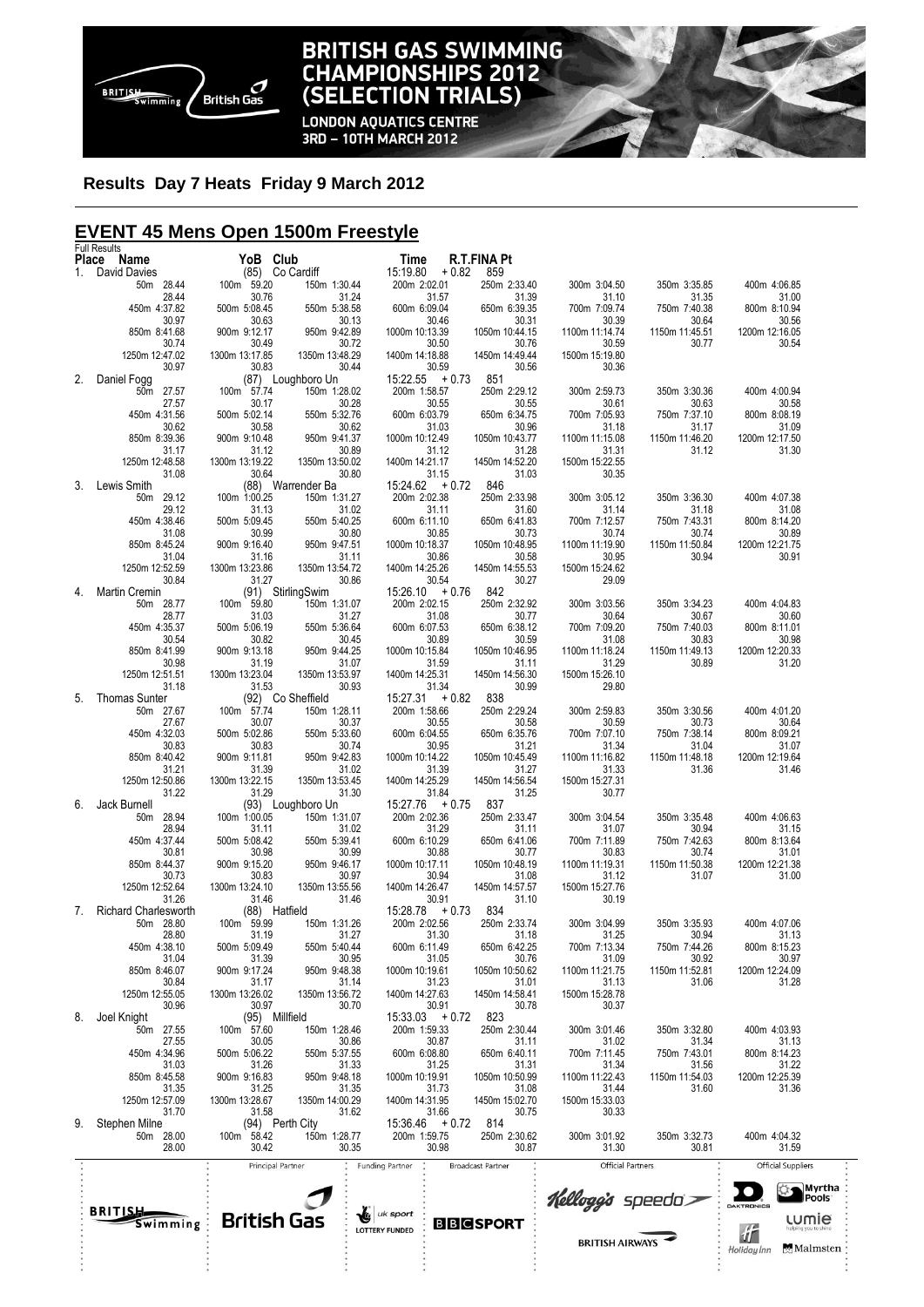

## **BRITISH GAS SWIMMING<br>CHAMPIONSHIPS 2012<br>(SELECTION TRIALS)**

**LONDON AQUATICS CENTRE<br>3RD - 10TH MARCH 2012** 

### **Results Day 7 Heats Friday 9 March 2012**

| 450m 4:35.15                   | 500m 5:06.69                                                                                                                               | 550m 5:37.97                                                                                                                                                                                                                                                         | 600m 6:09.82                                                                              | 650m 6:41.42                                                                        | 700m 7:13.27                                                                                                                             | 750m 7:44.76            | 800m 8:16.62                     |                                        |
|--------------------------------|--------------------------------------------------------------------------------------------------------------------------------------------|----------------------------------------------------------------------------------------------------------------------------------------------------------------------------------------------------------------------------------------------------------------------|-------------------------------------------------------------------------------------------|-------------------------------------------------------------------------------------|------------------------------------------------------------------------------------------------------------------------------------------|-------------------------|----------------------------------|----------------------------------------|
| 30.83                          | 31.54<br>31.54<br>900m 9:19.91<br>31.80<br>1300m 13:34.02                                                                                  | 31.28<br>950m 9:51.72                                                                                                                                                                                                                                                | 31.85<br>1000m 10:23.80                                                                   | $\begin{array}{r} 31.60 \\ 31.60 \\ 31.43 \\ 450m \; 15.08.19 \\ 30.96 \end{array}$ | 31.85<br>11:27.12 1100m                                                                                                                  | 31.49<br>1150m 11:58.66 | 31.86<br>1200m 12:30.86          |                                        |
| 850m 8:48.11<br>31.49          |                                                                                                                                            |                                                                                                                                                                                                                                                                      |                                                                                           |                                                                                     |                                                                                                                                          | 31.54                   | 32.20                            |                                        |
| 1250m 13:02.02                 |                                                                                                                                            | 31.81<br>1350m 14:05.15                                                                                                                                                                                                                                              | 32.08<br>1400m 14:37.23                                                                   |                                                                                     | $31.89$ $1500m 15:36.46$                                                                                                                 |                         |                                  |                                        |
| 31.16                          | 32.00<br>32.00<br>(95) Korea<br>100m 59.08                                                                                                 | 31.13                                                                                                                                                                                                                                                                | 32.08                                                                                     |                                                                                     | 28.27                                                                                                                                    |                         |                                  |                                        |
| 10. Seokhyun Park<br>50m 28.40 |                                                                                                                                            | 150m 1:30.05                                                                                                                                                                                                                                                         | $15:37.01 + 0.77$ 813<br>200m 2:01.12                                                     |                                                                                     | 300m 3:03.06                                                                                                                             |                         | 400m 4:05.23                     |                                        |
| 28.40                          |                                                                                                                                            | 30.97                                                                                                                                                                                                                                                                |                                                                                           |                                                                                     |                                                                                                                                          | 350m 3:34.02<br>30.96   | 31.21                            |                                        |
| 450m 4:36.18                   | 30.68<br>30.68<br>500m 5:07.48                                                                                                             | 550m 5:38.56                                                                                                                                                                                                                                                         | $31.07$<br>600m 6:09.71                                                                   | 250m 2:32.16<br>31.04<br>650m 6:40.79                                               | 30.90<br>30.90<br>700m 7:11.78                                                                                                           | 750m 7:42.86            | 800m 8:14.17                     |                                        |
| 30.95<br>850m 8:45.23          | $31.30$<br>900m 9:16.83                                                                                                                    | 31.08<br>950m 9:48.19                                                                                                                                                                                                                                                | $31.15$ $1000m 10:20.10$                                                                  | $31.08$<br>1050m 10:51.70                                                           | $30.99$<br>1100m 11:23.43                                                                                                                | 31.08<br>1150m 11:54.64 | 31.31<br>1200m 12:27.49          |                                        |
| 31.06                          |                                                                                                                                            |                                                                                                                                                                                                                                                                      |                                                                                           |                                                                                     | 31.73                                                                                                                                    | 31.21                   | 32.85                            |                                        |
| 1250m 12:59.50                 |                                                                                                                                            | 31.36<br>1350m 14:03.97                                                                                                                                                                                                                                              | 31.91<br>1400m 14:36.04                                                                   | 31.60<br>1450m 15:07.12                                                             | 1500m 15:37.01                                                                                                                           |                         |                                  |                                        |
| 32.01<br>11. Heerden Herman    |                                                                                                                                            | 32.29                                                                                                                                                                                                                                                                | $32.07$<br>15:40.46 + 0.73                                                                | 31.08<br>804                                                                        | 29.89                                                                                                                                    |                         |                                  |                                        |
| 50m 28.94                      |                                                                                                                                            | 150m 1:30.75                                                                                                                                                                                                                                                         | 200m 2:01.86                                                                              | 250m 2:32.87                                                                        | 300m 3:04.03                                                                                                                             | 350m 3:35.05            | 400m 4:06.48                     |                                        |
| 28.94                          |                                                                                                                                            | 30.82<br>550m 5:40.73                                                                                                                                                                                                                                                | $\begin{array}{r} 31.11 \\ 600 \text{m} \quad 6:12.23 \end{array}$                        | 31.01                                                                               | $31.16$<br>700m 7:15.12                                                                                                                  | 31.02                   | 31.43                            |                                        |
| 450m 4:37.52<br>31.04          |                                                                                                                                            | 31.39                                                                                                                                                                                                                                                                | 31.50                                                                                     | 650m 6:43.31<br>31.08                                                               | 31.81                                                                                                                                    | 750m 7:46.50<br>31.38   | 800m 8:18.58<br>32.08            |                                        |
| 850m 8:50.01                   |                                                                                                                                            | 950m 9:53.36                                                                                                                                                                                                                                                         | 1000m 10:24.99                                                                            | 1050m 10:56.86                                                                      | 1100m 11:28.65                                                                                                                           | 1150m 12:00.37          | 1200m 12:32.51                   |                                        |
| 31.43<br>1250m 13:04.04        | 31.95<br>1300m 13:35.91                                                                                                                    | 31.40<br>1350m 14:07.34                                                                                                                                                                                                                                              | $31.63$ $1400m 14:39.13$                                                                  | 31.87<br>1450m 15:10.26                                                             | 31.79<br>1500m 15:40.46                                                                                                                  | 31.72                   | 32.14                            |                                        |
| 31.53                          |                                                                                                                                            | 31.43                                                                                                                                                                                                                                                                | $31.79$<br>15:40.75 + 0.71                                                                | 31.13                                                                               | 30.20                                                                                                                                    |                         |                                  |                                        |
| 12. Devon Myles Brown          |                                                                                                                                            |                                                                                                                                                                                                                                                                      |                                                                                           | 803                                                                                 |                                                                                                                                          |                         |                                  |                                        |
| 50m 28.71<br>28.71             |                                                                                                                                            |                                                                                                                                                                                                                                                                      | 200m 2:02.38                                                                              |                                                                                     |                                                                                                                                          | 350m 3:36.55<br>31.44   | 400m 4:08.13                     |                                        |
| 450m 4:39.88                   | 300m 13:33.91<br>31.87<br>31.87<br>92) South Africa<br>100m 59.70<br>500m 5:11.55<br>550m 5:31.67<br>900m 9:27.66<br>37.19<br>950m 9.79.19 | 150m 1:30.71<br>31.01<br>550m 5:43.48                                                                                                                                                                                                                                | $31.67$<br>600m 6:15.25                                                                   | 250m 2:33.98<br>31.60<br>650m 6:47.14<br>1050m 11:03.83                             | 300m 3:05.11<br>31.13<br>700m 7:19.16<br>32.02<br>1100m 11:35.95                                                                         | 750m 7:51.19            | $31.58$<br>800m 8:23.32<br>32.13 |                                        |
| 31.75<br>850m 8:55.47          |                                                                                                                                            | 31.93<br>950m 9:59.80                                                                                                                                                                                                                                                | 31.77<br>1000m 10:31.74                                                                   |                                                                                     |                                                                                                                                          | 32.03<br>1150m 12:06.63 | 1200m 12:36.95                   |                                        |
| 32.15                          | 32.19                                                                                                                                      | 32.14                                                                                                                                                                                                                                                                | 31.94                                                                                     | 32.09                                                                               | 32.12                                                                                                                                    | 30.68                   | 30.32                            |                                        |
| 1250m 13:07.76                 | 1300m 13:38.50<br>30.74                                                                                                                    | 1350m 14:09.39<br>30.89                                                                                                                                                                                                                                              | 1400m 14:40.18                                                                            | 1450m 15:10.62                                                                      | 1500m 15:40.75                                                                                                                           |                         |                                  |                                        |
| 30.81<br>13. Thomas Allen      |                                                                                                                                            |                                                                                                                                                                                                                                                                      | 30.79                                                                                     | 30.44<br>798                                                                        | 30.13                                                                                                                                    |                         |                                  |                                        |
| 50m 29.06<br>29.06             |                                                                                                                                            |                                                                                                                                                                                                                                                                      |                                                                                           | 250m 2:33.85<br>31.40<br>650m 6:43.18<br>31.25                                      |                                                                                                                                          | 350m 3:36.06            | 400m 4:07.18                     |                                        |
| 450m 4:38.34                   |                                                                                                                                            |                                                                                                                                                                                                                                                                      |                                                                                           |                                                                                     |                                                                                                                                          | 31.10<br>750m 7:46.14   | 31.12<br>800m 8:17.58            |                                        |
| 31.16                          |                                                                                                                                            |                                                                                                                                                                                                                                                                      |                                                                                           |                                                                                     |                                                                                                                                          | 31.56                   | 31.44                            |                                        |
| 850m 8:49.33<br>31.75          |                                                                                                                                            | $(92)$ Swansea Perf<br>$(92)$ Swansea Perf<br>$100m$ $1:00.02$<br>$150m$ $5:31.21$<br>$30.96$<br>$500m$ $5:30.36$<br>$31.67$<br>$31.67$<br>$31.67$<br>$31.67$<br>$31.67$<br>$31.67$<br>$32.03$<br>$32.03$<br>$32.03$<br>$32.03$<br>$32.03$<br>$32.03$<br>$32.03$<br> | $15.42.71 + 0.69$ $200m 2.02.45$ $31.24$ $600m 6.11.93$ $31.36$ $1000m 10.24.88$<br>31.85 | 1050m 10:56.83<br>31.95                                                             | 300m 3:04.96<br>31.11<br>700m 7:14.58<br>31.40<br>1100m 11:28.89<br>32.06                                                                | 1150m 12:00.98<br>32.09 | 1200m 12:32.92<br>31.94          |                                        |
| 1250m 13:04.98                 | 1300m 13:37.17                                                                                                                             |                                                                                                                                                                                                                                                                      | 1400m 14:41.42                                                                            | 1450m 15:12.83                                                                      | 1500m 15:42.71                                                                                                                           |                         |                                  |                                        |
| 32.06                          | 32.19<br>(95) Hatfield<br>100m 1:00.18 15                                                                                                  | 1350m 14:09.19<br>32.02                                                                                                                                                                                                                                              | $32.23$<br>15:42.97 + 0.78                                                                | 31.41                                                                               | 29.88                                                                                                                                    |                         |                                  |                                        |
| 14. Caleb Hughes<br>50m 28.36  |                                                                                                                                            | 150m 1:31.45                                                                                                                                                                                                                                                         |                                                                                           | 797<br>250m 2:34.19                                                                 | 300m 3:05.83                                                                                                                             | 350m 3:36.80            | 400m 4:08.32                     |                                        |
| 28.36                          |                                                                                                                                            | 31.27                                                                                                                                                                                                                                                                |                                                                                           | 31.20                                                                               |                                                                                                                                          | 30.97                   | 31.52                            |                                        |
| 450m 4:39.31<br>30.99          |                                                                                                                                            | 550m 5:42.31                                                                                                                                                                                                                                                         | 200m 2:02.99<br>31.54<br>600m 6:14.03<br>31.72                                            | 650m 6:45.17<br>31.14                                                               |                                                                                                                                          | 750m 7:48.06<br>30.91   | 800m 8:19.84<br>31.78            |                                        |
| 850m 8:51.12                   | 31.82<br>31.82<br>500m 5:11.17<br>31.86<br>900m 9:22.97                                                                                    | 31.14<br>31.14<br>950m 9:54.25                                                                                                                                                                                                                                       | 1000m 10:26.06                                                                            | 1050m 10:57.45                                                                      | $31.64\n700m 7:17.15\n31.98\n1100m 11:29.58$                                                                                             | 1150m 12:01.17          | 1200m 12:33.24                   |                                        |
| 31.28                          | 31.85                                                                                                                                      | 31.28                                                                                                                                                                                                                                                                | 31.81                                                                                     | 31.39                                                                               | 32.13                                                                                                                                    | 31.59                   | 32.07                            |                                        |
| 1250m 13:04.79<br>31.55        | 1300m 13:36.99<br>32.20                                                                                                                    | 1350m 14:08.75<br>31.76                                                                                                                                                                                                                                              | 1400m 14:40.99                                                                            | 1450m 15:12.35<br>31.36                                                             | 1500m 15:42.97<br>30.62                                                                                                                  |                         |                                  |                                        |
| 15. Alfie Howes                | 92) Co Cardiff<br>100m 1:00.39 150m<br>31.22<br>500m 5:14.85 550m<br>31.86 900m 9:24.68 950m                                               |                                                                                                                                                                                                                                                                      | $32.24$<br>15.43.81 + 0.82                                                                | 795                                                                                 |                                                                                                                                          |                         |                                  |                                        |
| 50m 29.17<br>29.17             |                                                                                                                                            | 150m 1:32.08<br>150m 1:32.08<br>550m 5:46.90<br>32.05<br>950m 9:55.65                                                                                                                                                                                                | 200m 2:03.83<br>31.75<br>600m 6:19.03                                                     | 250m 2:35.62<br>31.79<br>650m 6:50.03<br>1050m 10:58.25                             | 300m 3:07.47                                                                                                                             | 350m 3:39.23            | 400m 4:11.15                     |                                        |
| 450m 4:42.99                   |                                                                                                                                            |                                                                                                                                                                                                                                                                      |                                                                                           |                                                                                     | $\begin{array}{r} 30011 \quad 301.44 \\ \hline 31.85 \\ 700 \text{m} \quad 7:21.14 \\ 31.11 \\ 1100 \text{m} \quad 11:30.11 \end{array}$ | 31.76<br>750m 7:51.95   | $31.92$<br>800m 8:22.94          |                                        |
| 31.84                          |                                                                                                                                            |                                                                                                                                                                                                                                                                      | $32.13$<br>1000m 10:26.96                                                                 |                                                                                     |                                                                                                                                          | 30.81                   | 30.99                            |                                        |
| 850m 8:53.68<br>30.74          | 31.00                                                                                                                                      | 30.97                                                                                                                                                                                                                                                                | 31.31                                                                                     | 31.29                                                                               | 31.86                                                                                                                                    | 1150m 12:02.12<br>32.01 | 1200m 12:33.89<br>31.77          |                                        |
| 1250m 13:05.66                 | 1300m 13:37.88                                                                                                                             | 1350m 14:09.94                                                                                                                                                                                                                                                       | 1400m 14:41.93                                                                            | 1450m 15:13.02                                                                      | 1500m 15:43.81                                                                                                                           |                         |                                  |                                        |
| 31.77<br>16. Matthew Johnson   | 32.22                                                                                                                                      | 32.06<br>(95) Co Sheffield                                                                                                                                                                                                                                           | 31.99<br>$15:44.81 + 0.75$                                                                | 31.09<br>793                                                                        | 30.79                                                                                                                                    |                         |                                  |                                        |
| 50m 27.74                      | 100m 58.26                                                                                                                                 | 150m 1:28.88                                                                                                                                                                                                                                                         | 200m 1:59.86                                                                              | 250m 2:30.63                                                                        | 300m 3:01.70                                                                                                                             | 350m 3:32.68            | 400m 4:03.95                     |                                        |
| 27.74<br>450m 4:35.14          | 30.52                                                                                                                                      | 30.62<br>550m 5:37.76                                                                                                                                                                                                                                                | 30.98<br>600m 6:09.41                                                                     | 30.77<br>650m 6:41.21                                                               | 31.07<br>700m 7:13.05                                                                                                                    | 30.98<br>750m 7:44.83   | 31.27<br>800m 8:16.89            |                                        |
| 31.19                          | 500m 5:06.41<br>31.27                                                                                                                      | 31.35                                                                                                                                                                                                                                                                | 31.65                                                                                     | 31.80                                                                               | 31.84                                                                                                                                    | 31.78                   | 32.06                            |                                        |
| 850m 8:48.72                   | 900m 9:20.81                                                                                                                               | 950m 9:53.04                                                                                                                                                                                                                                                         | 1000m 10:25.26                                                                            | 1050m 10:57.43                                                                      | 1100m 11:29.46                                                                                                                           | 1150m 12:01.20          | 1200m 12:33.28                   |                                        |
| 31.83<br>1250m 13:05.41        | 32.09<br>1300m 13:37.78                                                                                                                    | 32.23<br>1350m 14:10.26                                                                                                                                                                                                                                              | 32.22<br>1400m 14:43.01                                                                   | 32.17<br>1450m 15:14.20                                                             | 32.03<br>1500m 15:44.81                                                                                                                  | 31.74                   | 32.08                            |                                        |
| 32.13                          | 32.37                                                                                                                                      | 32.48                                                                                                                                                                                                                                                                | 32.75                                                                                     | 31.19                                                                               | 30.61                                                                                                                                    |                         |                                  |                                        |
| 17. Stefan Sorak<br>50m 28.09  | (92) Serbia<br>100m 59.07                                                                                                                  | 150m 1:30.48                                                                                                                                                                                                                                                         | $15:45.17 + 0.74$<br>200m 2:01.89                                                         | 792<br>250m 2:33.39                                                                 | 300m 3:05.18                                                                                                                             | 350m 3:36.69            | 400m 4:08.44                     |                                        |
| 28.09                          | 30.98                                                                                                                                      | 31.41                                                                                                                                                                                                                                                                | 31.41                                                                                     | 31.50                                                                               | 31.79                                                                                                                                    | 31.51                   | 31.75                            |                                        |
| 450m 4:39.83<br>31.39          | 500m 5:11.32<br>31.49                                                                                                                      | 550m 5:43.06<br>31.74                                                                                                                                                                                                                                                | 600m 6:15.03<br>31.97                                                                     | 650m 6:46.84<br>31.81                                                               | 700m 7:19.20<br>32.36                                                                                                                    | 750m 7:51.07<br>31.87   | 800m 8:23.02<br>31.95            |                                        |
| 850m 8:54.13                   | 900m 9:25.55                                                                                                                               | 950m 9:56.91                                                                                                                                                                                                                                                         | 1000m 10:29.03                                                                            | 1050m 11:00.57                                                                      | 1100m 11:32.55                                                                                                                           | 1150m 12:04.47          | 1200m 12:36.70                   |                                        |
| 31.11                          | 31.42                                                                                                                                      | 31.36                                                                                                                                                                                                                                                                | 32.12                                                                                     | 31.54                                                                               | 31.98                                                                                                                                    | 31.92                   | 32.23                            |                                        |
| 1250m 13:08.71<br>32.01        | 1300m 13:40.67<br>31.96                                                                                                                    | 1350m 14:12.94<br>32.27                                                                                                                                                                                                                                              | 1400m 14:45.07<br>32.13                                                                   | 1450m 15:16.11<br>31.04                                                             | 1500m 15:45.17<br>29.06                                                                                                                  |                         |                                  |                                        |
| 18. Craig Hamilton             |                                                                                                                                            | (91) Warrender Ba                                                                                                                                                                                                                                                    | $15.46.67 + 0.80$                                                                         | 788                                                                                 |                                                                                                                                          |                         |                                  |                                        |
| 50m 28.65                      | 100m 59.49                                                                                                                                 | 150m 1:30.64                                                                                                                                                                                                                                                         | 200m 2:01.89                                                                              | 250m 2:33.46                                                                        | 300m 3:05.14                                                                                                                             | 350m 3:36.73            | 400m 4:08.37                     |                                        |
|                                | Principal Partner                                                                                                                          |                                                                                                                                                                                                                                                                      | <b>Funding Partner</b>                                                                    | <b>Broadcast Partner</b>                                                            | <b>Official Partners</b>                                                                                                                 |                         | <b>Official Suppliers</b>        |                                        |
|                                |                                                                                                                                            |                                                                                                                                                                                                                                                                      |                                                                                           |                                                                                     |                                                                                                                                          |                         |                                  | <b>SA</b> Myrtha<br>Pools <sup>®</sup> |
| <b>BRITISH</b>                 |                                                                                                                                            |                                                                                                                                                                                                                                                                      |                                                                                           |                                                                                     | Kellogg's speeda                                                                                                                         |                         | DAKTRONICS                       |                                        |
| Swimming                       | <b>British Gas</b>                                                                                                                         |                                                                                                                                                                                                                                                                      | uk sport<br><b>LOTTERY FUNDED</b>                                                         | <b>BBCSPORT</b>                                                                     |                                                                                                                                          |                         |                                  | <b>LUMIE</b>                           |
|                                |                                                                                                                                            |                                                                                                                                                                                                                                                                      |                                                                                           |                                                                                     | <b>BRITISH AIRWAYS</b>                                                                                                                   |                         | 折                                | Malmsten                               |
|                                |                                                                                                                                            |                                                                                                                                                                                                                                                                      |                                                                                           |                                                                                     |                                                                                                                                          |                         | Holiday Inn                      |                                        |
|                                |                                                                                                                                            |                                                                                                                                                                                                                                                                      |                                                                                           |                                                                                     |                                                                                                                                          |                         |                                  |                                        |
|                                |                                                                                                                                            |                                                                                                                                                                                                                                                                      |                                                                                           |                                                                                     |                                                                                                                                          |                         |                                  |                                        |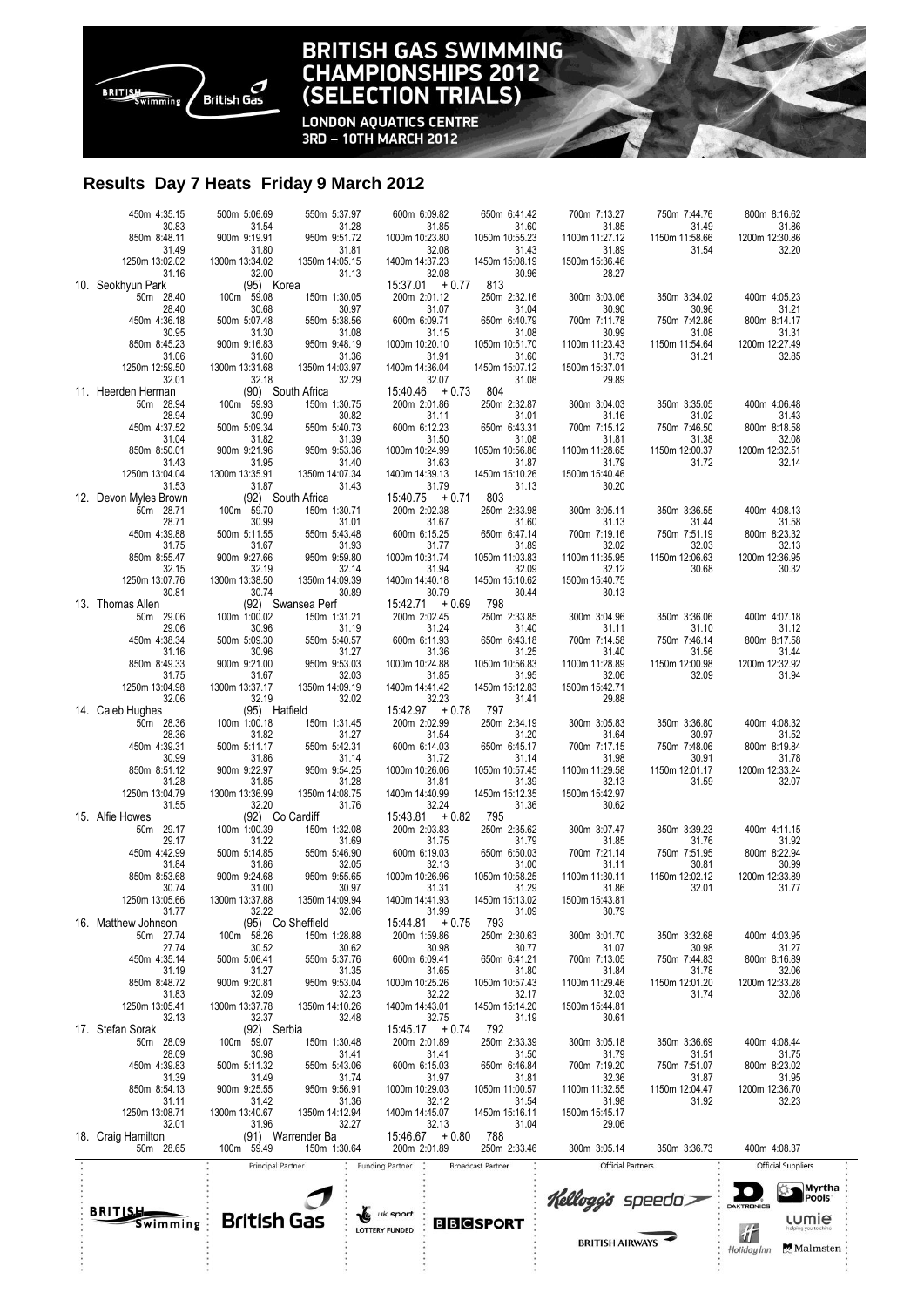

## **BRITISH GAS SWIMMING<br>CHAMPIONSHIPS 2012<br>(SELECTION TRIALS)**

**LONDON AQUATICS CENTRE<br>3RD - 10TH MARCH 2012** 

### **Results Day 7 Heats Friday 9 March 2012**

| 850m 8:52.21<br>31.85<br>1250m 13:08.74   | 900m 9:24.24<br>32.03<br>1300m 13:40.77 | 950m 9:56.17<br>31.93<br>1350m 14:12.68    | 1000m 10:28.23<br>32.06                                               | 1050m 11:00.26<br>32.03<br>1450m 15:16.76 | 1100m 11:32.36<br>32.10<br>1500m 15:48.32 | 1150m 12:04.48<br>32.12                 | 1200m 12:36.64<br>32.16                 |                              |
|-------------------------------------------|-----------------------------------------|--------------------------------------------|-----------------------------------------------------------------------|-------------------------------------------|-------------------------------------------|-----------------------------------------|-----------------------------------------|------------------------------|
| 32.10                                     | 32.03                                   | 31.91                                      | 1400m 14:44.90<br>32.22                                               | 31.86                                     | 31.56                                     |                                         |                                         |                              |
| 20. Joseph Faulkner<br>50m 29.09<br>29.09 | $100m$ 59.66<br>30.57                   | (94) Co Sheffield<br>150m 1:31.15<br>31.49 | $15:49.36 + 0.76$<br>200m 2:02.66                                     | 781<br>250m 2:34.39<br>31.73              | 300m 3:06.38<br>31.99                     | 350m 3:38.65<br>32.27                   | 400m 4:10.59<br>31.94                   |                              |
| 450m 4:42.63<br>32.04                     | 500m 5:14.28<br>31.65                   | 550m 5:46.06<br>31.78                      | $\begin{array}{r} 31.51 \\ 600 \text{m} \end{array}$ 6:17.86<br>31.80 | 650m 6:49.96<br>32.10                     | 700m 7:21.41<br>31.45                     | 750m 7:53.27<br>31.86                   | 800m 8:25.19<br>31.92                   |                              |
| 850m 8:57.36<br>32.17<br>1250m 13:12.20   | 900m 9:29.18<br>31.82<br>1300m 13:44.28 | 950m 10:01.01<br>31.83<br>1350m 14:15.92   | 1000m 10:32.82<br>31.81<br>1400m 14:47.79                             | 1050m 11:04.51<br>31.69<br>1450m 15:19.11 | 1100m 11:36.19<br>31.68<br>1500m 15:49.36 | 1150m 12:08.22<br>32.03                 | 1200m 12:40.16<br>31.94                 |                              |
| 32.04<br>21. Mingjian Zheng               | 32.08<br>$(91)$ China                   | 31.64                                      | 31.87<br>$15.50.09 + 0.76$                                            | 31.32<br>779                              | 30.25                                     |                                         |                                         |                              |
| 50m 29.92<br>29.92<br>450m 4:43.81        | 100m 1:01.40<br>31.48<br>500m 5:16.05   | 150m 1:32.81<br>31.41<br>550m 5:47.70      | 200m 2:04.60<br>31.79<br>600m 6:20.34                                 | 250m 2:36.19<br>31.59<br>650m 6:52.14     | 300m 3:08.22<br>32.03<br>700m 7:24.33     | 350m 3:40.12<br>31.90<br>750m 7:56.37   | 400m 4:12.11<br>31.99<br>800m 8:28.59   |                              |
| 31.70<br>850m 9:00.43                     | 32.24<br>900m 9:32.51                   | 31.65<br>950m 10:04.39                     | 32.64<br>1000m 10:36.54                                               | 31.80<br>1050m 11:08.07                   | 32.19<br>1100m 11:40.23                   | 32.04<br>1150m 12:12.17                 | 32.22<br>1200m 12:44.58                 |                              |
| 31.84<br>1250m 13:16.46<br>31.88          | 32.08<br>1300m 13:48.94<br>32.48        | 31.88<br>1350m 14:21.26<br>32.32           | 32.15<br>1400m 14:53.32<br>32.06                                      | 31.53<br>1450m 15:23.39<br>30.07          | 32.16<br>1500m 15:50.09<br>26.70          | 31.94                                   | 32.41                                   |                              |
| 22. Grant Quigley<br>50m <sup>27.55</sup> | 100m 57.80                              | (93) Co Manch Aq<br>150m 1:28.85<br>31.05  | $15:51.25 + 0.64$<br>200m 1:59.90                                     | 777<br>250m 2:30.97                       | 300m 3:02.05                              | 350m 3:33.22                            | 400m 4:04.34                            |                              |
| 27.55<br>450m 4:35.76<br>31.42            | 30.25<br>500m 5:07.69<br>31.93          | 550m 5:39.30<br>31.61                      | 31.05<br>600m 6:11.18<br>31.88                                        | 31.07<br>650m 6:42.93<br>31.75            | 31.08<br>700m 7:14.80<br>31.87            | 31.17<br>750m 7:46.49<br>31.69          | 31.12<br>800m 8:18.43<br>31.94          |                              |
| 850m 8:50.28<br>31.85                     | 900m 9:22.70<br>32.42                   | 950m 9:54.54<br>31.84                      | 1000m 10:26.80<br>32.26                                               | 1050m 10:58.97<br>32.17                   | 1100m 11:31.80<br>32.83                   | 1150m 12:04.28<br>32.48                 | 1200m 12:37.02<br>32.74                 |                              |
| 1250m 13:09.59<br>32.57<br>23. Haobo Wei  | 1300m 13:42.48<br>32.89<br>(95) China   | 1350m 14:14.86<br>32.38                    | 1400m 14:47.36<br>32.50<br>$15:55.11 + 0.62$                          | 1450m 15:20.03<br>32.67<br>767            | 1500m 15:51.25<br>31.22                   |                                         |                                         |                              |
| 50m 28.72<br>28.72                        | 100m 59.93<br>31.21                     | 150m 1:31.43<br>31.50                      | 200m 2:02.66<br>31.23                                                 | 250m 2:34.75<br>32.09                     | 300m 3:06.46<br>31.71                     | 350m 3:38.31<br>31.85                   | 400m 4:10.27<br>31.96                   |                              |
| 450m 4:42.26<br>31.99<br>850m 8:58.91     | 500m 5:14.34<br>32.08<br>900m 9:31.13   | 550m 5:46.39<br>32.05<br>950m 10:02.83     | 600m 6:18.72<br>32.33<br>1000m 10:34.84                               | 650m 6:50.76<br>32.04<br>1050m 11:06.90   | 700m 7:22.95<br>32.19<br>1100m 11:39.46   | 750m 7:55.03<br>32.08<br>1150m 12:12.15 | 800m 8:27.21<br>32.18<br>1200m 12:44.70 |                              |
| 31.70<br>1250m 13:16.97                   | 32.22<br>1300m 13:49.06                 | 31.70<br>1350m 14:21.75                    | 32.01<br>1400m 14:53.93                                               | 32.06<br>1450m 15:24.79                   | 32.56<br>1500m 15:55.11                   | 32.69                                   | 32.55                                   |                              |
| 32.27<br>24. Sangjin Jang<br>50m 28.41    | 32.09<br>$(91)$ Korea<br>100m 59.72     | 32.69<br>150m 1:30.70                      | 32.18<br>$15.55.67 + 0.81$<br>200m 2:02.21                            | 30.86<br>766<br>250m 2:33.37              | 30.32<br>300m 3:04.66                     | 350m 3:36.10                            | 400m 4:07.38                            |                              |
| 28.41<br>450m 4:38.90                     | 31.31<br>500m 5:10.55                   | 30.98<br>550m 5:41.54                      | 31.51<br>600m 6:13.28                                                 | 31.16<br>650m 6:45.16                     | 31.29<br>700m 7:17.12                     | 31.44<br>750m 7:48.71                   | 31.28<br>800m 8:20.70                   |                              |
| 31.52<br>850m 8:52.56<br>31.86            | 31.65<br>900m 9:24.84<br>32.28          | 30.99<br>950m 9:57.50<br>32.66             | 31.74<br>1000m 10:30.31<br>32.81                                      | 31.88<br>1050m 11:03.09<br>32.78          | 31.96<br>1100m 11:36.10<br>33.01          | 31.59<br>1150m 12:08.87<br>32.77        | 31.99<br>1200m 12:41.42<br>32.55        |                              |
| 1250m 13:14.58<br>33.16                   | 1300m 13:47.20<br>32.62                 | 1350m 14:20.08<br>32.88                    | 1400m 14:52.43<br>32.35                                               | 1450m 15:24.54<br>32.11                   | 1500m 15:55.67<br>31.13                   |                                         |                                         |                              |
| 25. Oliver Tennant<br>50m 29.31<br>29.31  | 100m 1:01.00<br>31.69                   | (93) Swim Swansea<br>150m 1:32.29<br>31.29 | $16:01.17 + 0.57$<br>200m 2:03.57<br>31.28                            | 753<br>250m 2:35.22<br>31.65              | 300m 3:06.90<br>31.68                     | 350m 3:38.65<br>31.75                   | 400m 4:10.38<br>31.73                   |                              |
| 450m 4:42.12<br>31.74                     | 500m 5:14.03<br>31.91<br>900m 9:31.00   | 550m 5:45.60<br>31.57                      | 600m 6:17.57<br>31.97<br>1000m 10:36.33                               | 650m 6:49.27<br>31.70<br>1050m 11:08.75   | 700m 7:21.58<br>32.31<br>1100m 11:41.33   | 750m 7:53.64<br>32.06<br>1150m 12:13.78 | 800m 8:25.90<br>32.26<br>1200m 12:46.62 |                              |
| 850m 8:58.25<br>32.35<br>1250m 13:19.15   | 32.75<br>1300m 13:52.07                 | 950m 10:03.61<br>32.61<br>1350m 14:24.91   | 32.72<br>1400m 14:57.68                                               | 32.42<br>1450m 15:30.21                   | 32.58<br>1500m 16:01.17                   | 32.45                                   | 32.84                                   |                              |
| 32.53<br>26. Jeongsoo Jeong<br>50m 29.17  | 32.92<br>(95) Korea<br>100m 1:00.85     | 32.84<br>150m 1:33.15                      | 32.77<br>$16:02.19 + 0.72$<br>200m 2:05.36                            | 32.53<br>750<br>250m 2:37.79              | 30.96<br>300m 3:10.35                     | 350m 3:42.18                            | 400m 4:13.31                            |                              |
| 29.17<br>450m 4:45.03                     | 31.68<br>500m 5:16.61                   | 32.30<br>550m 5:48.42                      | 32.21<br>600m 6:20.40                                                 | 32.43<br>650m 6:52.69                     | 32.56<br>700m 7:25.13                     | 31.83<br>750m 7:57.41                   | 31.13<br>800m 8:29.72                   |                              |
| 31.72<br>850m 9:02.42<br>32.70            | 31.58<br>900m 9:34.79<br>32.37          | 31.81<br>950m 10:07.61<br>32.82            | 31.98<br>1000m 10:40.12<br>32.51                                      | 32.29<br>1050m 11:12.77<br>32.65          | 32.44<br>1100m 11:45.44<br>32.67          | 32.28<br>1150m 12:18.22<br>32.78        | 32.31<br>1200m 12:50.92<br>32.70        |                              |
| 1250m 13:23.97<br>33.05                   | 1300m 13:56.67<br>32.70                 | 1350m 14:29.19<br>32.52                    | 1400m 15:00.93<br>31.74                                               | 1450m 15:32.01<br>31.08                   | 1500m 16:02.19<br>30.18                   |                                         |                                         |                              |
| 27. Nicholas Grainger                     | Principal Partner                       | (94) Co Sheffield                          | 16:03.54<br>$+0.80$<br><b>Funding Partner</b>                         | 747<br><b>Broadcast Partner</b>           | <b>Official Partners</b>                  |                                         | <b>Official Suppliers</b>               |                              |
|                                           |                                         |                                            |                                                                       |                                           | Kellogg's speeda>                         |                                         |                                         | Myrtha<br>Pools <sup>®</sup> |
| <b>BRITIS.</b><br>Swimming                | <b>British Gas</b>                      |                                            | uk sport<br><b>LOTTERY FUNDED</b>                                     | <b>BBGSPORT</b>                           |                                           |                                         | DAKTRONICS<br><b>LUMIE</b>              |                              |
|                                           |                                         |                                            |                                                                       |                                           | <b>BRITISH AIRWAYS</b>                    |                                         | ú<br>Holiday Inn                        | Malmsten                     |
|                                           |                                         |                                            |                                                                       |                                           |                                           |                                         |                                         |                              |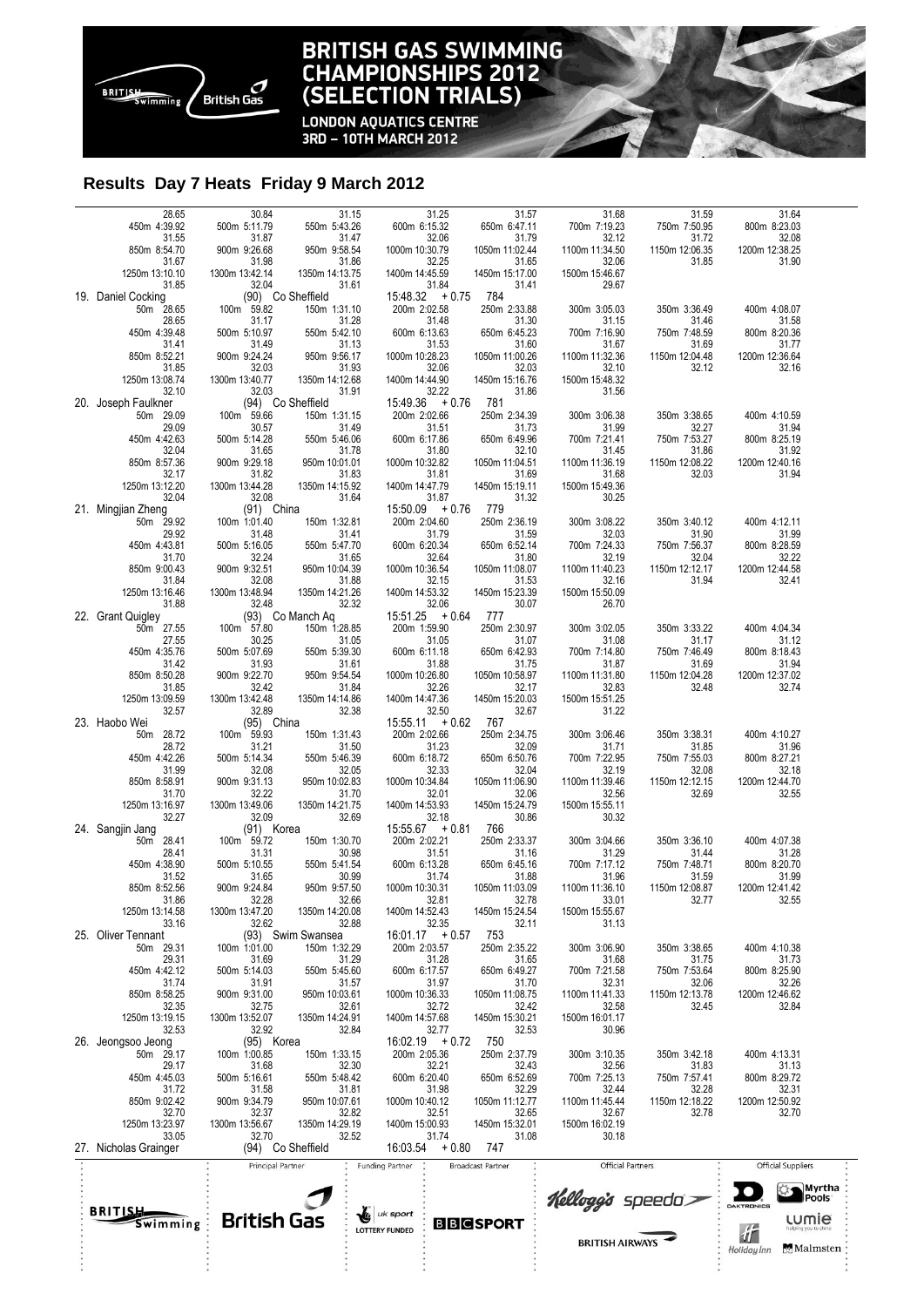

### **BRITISH GAS SWIMMING CHAMPIONSHIPS 2012**<br>(SELECTION TRIALS)

**LONDON AQUATICS CENTRE** 3RD - 10TH MARCH 2012

### **Results Day 7 Heats Friday 9 March 2012**

| 50m 27.64                        | 100m 59.02                    | 150m 1:31.09                     | 200m 2:03.04                                                                 | 250m 2:35.27             | 300m 3:07.68                   | 350m 3:39.85            | 400m 4:12.32                              |  |
|----------------------------------|-------------------------------|----------------------------------|------------------------------------------------------------------------------|--------------------------|--------------------------------|-------------------------|-------------------------------------------|--|
| 27.64<br>450m 4:44.65            | 31.38<br>500m 5:17.44         | 32.07<br>550m 5:48.97            | 31.95<br>600m 6:21.67                                                        | 32.23<br>650m 6:54.09    | 32.41<br>700m 7:26.96          | 32.17<br>750m 7:59.47   | 32.47<br>800m 8:32.13                     |  |
| 32.33<br>850m 9:04.39            | 32.79<br>900m 9:36.56         | 31.53<br>950m 10:08.76           | 32.70<br>1000m 10:41.64                                                      | 32.42<br>1050m 11:14.15  | 32.87<br>1100m 11:46.56        | 32.51<br>1150m 12:19.31 | 32.66<br>1200m 12:52.21                   |  |
| 32.26<br>1250m 13:24.78          | 32.17<br>1300m 13:57.23       | 32.20<br>1350m 14:29.72          | 32.88<br>1400m 15:01.87                                                      | 32.51<br>1450m 15:32.68  | 32.41<br>1500m 16:03.54        | 32.75                   | 32.90                                     |  |
| 32.57                            | 32.45                         | 32.49<br>(94) Beckenham          | $32.15$<br>16:04.92 + 0.75                                                   | 30.81                    | 30.86                          |                         |                                           |  |
| 28. Michael Gunning<br>50m 28.20 | 100m 59.09                    | 150m 1:30.40                     | 200m 2:02.12                                                                 | 744<br>250m 2:33.89      | 300m 3:05.99                   | 350m 3:37.70            | 400m 4:09.38                              |  |
| 28.20<br>450m 4:41.28            | 30.89<br>500m 5:12.91         | 31.31<br>550m 5:45.08            | 31.72<br>600m 6:17.78                                                        | 31.77<br>650m 6:50.32    | 32.10<br>700m 7:22.81          | 31.71<br>750m 7:55.10   | 31.68<br>800m 8:27.75                     |  |
| 31.90<br>850m 9:00.48            | 31.63<br>900m 9:33.49         | 32.17<br>950m 10:06.52           | 32.70<br>1000m 10:39.00                                                      | 32.54<br>1050m 11:11.65  | 32.49<br>1100m 11:44.76        | 32.29<br>1150m 12:17.85 | 32.65<br>1200m 12:50.45                   |  |
| 32.73                            | 33.01                         | 33.03                            | 32.48                                                                        | 32.65                    | 33.11                          | 33.09                   | 32.60                                     |  |
| 1250m 13:23.13<br>32.68          | 1300m 13:56.21<br>33.08       | 1350m 14:29.23<br>33.02          | 1400m 15:01.81<br>32.58                                                      | 1450m 15:33.74<br>31.93  | 1500m 16:04.92<br>31.18        |                         |                                           |  |
| 29. Fernando Ponte<br>50m 29.47  | (92) Brazil<br>$100m$ 1:01.20 | 150m 1:32.80                     | $16:05.16 + 0.67$<br>200m 2:04.34                                            | 743<br>250m 2:35.83      | 300m 3:07.40                   | 350m 3:39.18            | 400m 4:11.21                              |  |
| 29.47<br>450m 4:42.96            | 31.73<br>500m 5:14.78         | 31.60<br>550m 5:46.34            | 31.54<br>600m 6:18.54                                                        | 31.49<br>650m 6:50.51    | 31.57<br>700m 7:22.83          | 31.78<br>750m 7:55.34   | 32.03<br>800m 8:28.08                     |  |
| 31.75                            | 31.82                         | 31.56                            | 32.20                                                                        | 31.97                    | 32.32                          | 32.51                   | 32.74                                     |  |
| 850m 9:00.14<br>32.06            | 900m 9:32.78<br>32.64         | 950m 10:05.02<br>32.24           | 1000m 10:37.86<br>32.84                                                      | 1050m 11:10.21<br>32.35  | 1100m 11:43.44<br>33.23        | 1150m 12:15.98<br>32.54 | 1200m 12:49.20<br>33.22                   |  |
| 1250m 13:21.90<br>32.70          | 1300m 13:54.89<br>32.99       | 1350m 14:27.98<br>33.09          | 1400m 15:01.18<br>33.20                                                      | 1450m 15:34.26<br>33.08  | 1500m 16:05.16<br>30.90        |                         |                                           |  |
| 30. Bradley Lynch                |                               | (96) Co Birm'ham                 | $16:05.41 + 0.63$                                                            | 743                      |                                |                         |                                           |  |
| 50m 29.06<br>29.06               | 100m 1:00.91<br>31.85         | 150m 1:33.09<br>32.18            | 200m 2:05.32<br>$\begin{array}{r}32.23 \\ 600 \text{m} 6:25.30\n\end{array}$ | 250m 2:37.71<br>32.39    | 300m 3:10.12<br>32.41          | 350m 3:42.48<br>32.36   | 400m 4:14.57<br>32.09                     |  |
| 450m 4:47.32<br>32.75            | 500m 5:19.70<br>32.38         | 550m 5:52.57<br>32.87            | 32.73                                                                        | 650m 6:57.74<br>32.44    | 700m 7:30.74<br>33.00          | 750m 8:03.18<br>32.44   | 800m 8:35.77<br>32.59                     |  |
| 850m 9:08.16<br>32.39            | 900m 9:40.96<br>32.80         | 950m 10:13.26<br>32.30           | 1000m 10:45.93<br>32.67                                                      | 1050m 11:18.32<br>32.39  | 1100m 11:51.00<br>32.68        | 1150m 12:23.07<br>32.07 | 1200m 12:55.60<br>32.53                   |  |
| 1250m 13:27.83                   | 1300m 14:00.42                | 1350m 14:32.34                   | 1400m 15:04.87                                                               | 1450m 15:35.72           | 1500m 16:05.41                 |                         |                                           |  |
| 32.23<br>31. William Jolly       | 32.59                         | 31.92<br>(91) Co Newcastle       | 32.53<br>$16:10.61 + 0.78$                                                   | 30.85<br>731             | 29.69                          |                         |                                           |  |
| 50m 29.59<br>29.59               | 100m 1:01.40<br>31.81         | 150m 1:33.56<br>32.16            | 200m 2:05.60                                                                 | 250m 2:37.97<br>32.37    | 300m 3:10.09                   | 350m 3:42.31<br>32.22   | 400m 4:14.38<br>32.07                     |  |
| 450m 4:46.61<br>32.23            | 500m 5:18.77<br>32.16         | 550m 5:50.72<br>31.95            | $32.04$<br>600m 6:22.85<br>32.13                                             | 650m 6:55.45<br>32.60    | 32.12<br>700m 7:27.61<br>32.16 | 750m 8:00.28<br>32.67   | 800m 8:32.65<br>32.37                     |  |
| 850m 9:05.07                     | 900m 9:37.76                  | 950m 10:10.66                    | 1000m 10:43.22                                                               | 1050m 11:15.88           | 1100m 11:48.45                 | 1150m 12:21.90          | 1200m 12:54.84                            |  |
| 32.42<br>1250m 13:27.77          | 32.69<br>1300m 14:00.86       | 32.90<br>1350m 14:34.13          | 32.56<br>1400m 15:06.96                                                      | 32.66<br>1450m 15:39.52  | 32.57<br>1500m 16:10.61        | 33.45                   | 32.94                                     |  |
| 32.93<br>32. Gareth Mills        | 33.09<br>(93) Co Leeds        | 33.27                            | 32.83<br>$16:15.62 + 0.74$                                                   | 32.56<br>720             | 31.09                          |                         |                                           |  |
| 50m 28.75<br>28.75               | 100m 59.57<br>30.82           | 150m 1:30.76<br>31.19            | 200m 2:02.66<br>31.90                                                        | 250m 2:34.38<br>31.72    | 300m 3:06.67<br>32.29          | 350m 3:38.73<br>32.06   | 400m 4:10.88<br>32.15                     |  |
| 450m 4:42.84                     | 500m 5:15.80                  | 550m 5:48.10                     | 600m 6:20.95                                                                 | 650m 6:53.62             | 700m 7:26.59                   | 750m 7:59.11            | 800m 8:31.75                              |  |
| 31.96<br>850m 9:04.37            | 32.96<br>900m 9:37.32         | 32.30<br>950m 10:10.45           | 32.85<br>1000m 10:43.05                                                      | 32.67<br>1050m 11:16.17  | 32.97<br>1100m 11:49.23        | 32.52<br>1150m 12:22.76 | 32.64<br>1200m 12:56.18                   |  |
| 32.62<br>1250m 13:29.77          | 32.95<br>1300m 14:02.95       | 33.13<br>1350m 14:36.34          | 32.60<br>1400m 15:09.78                                                      | 33.12<br>1450m 15:42.96  | 33.06<br>1500m 16:15.62        | 33.53                   | 33.42                                     |  |
| 33.59<br>33. Alex Dunk           | 33.18<br>(95) Prescot         | 33.39                            | 33.44<br>$16:17.82 + 0.70$                                                   | 33.18<br>715             | 32.66                          |                         |                                           |  |
| 50m 28.04                        | $100m$ 58.99                  | 150m 1:31.17<br>32.18            | 200m 2:02.87                                                                 | 250m 2:34.88<br>32.01    | 300m 3:07.66<br>32.78          | 350m 3:39.84            | 400m 4:12.33                              |  |
| 28.04<br>450m 4:44.33            | 30.95<br>500m 5:16.84         | 550m 5:48.95                     | 31.70<br>31.70<br>600m 6:22.21                                               | 650m 6:54.77             | 700m 7:27.68                   | 32.18<br>750m 8:00.82   | 32.49<br>800m 8:33.53                     |  |
| 32.00<br>850m 9:06.13            | 32.51<br>900m 9:39.15         | 32.11<br>950m 10:12.04           | 33.26<br>1000m 10:44.91                                                      | 32.56<br>1050m 11:17.31  | 32.91<br>1100m 11:50.39        | 33.14<br>1150m 12:24.27 | 32.71<br>1200m 12:57.89                   |  |
| 32.60<br>1250m 13:31.89          | 33.02<br>1300m 14:05.34       | 32.89<br>1350m 14:39.14          | 32.87<br>1400m 15:13.48                                                      | 32.40<br>1450m 15:46.32  | 33.08<br>1500m 16:17.82        | 33.88                   | 33.62                                     |  |
| 34.00                            | 33.45                         | 33.80                            | 34.34                                                                        | 32.84                    | 31.50                          |                         |                                           |  |
| 34. Ryan Tomkins<br>50m 27.95    | 100m 58.40                    | (94) teamipswich<br>150m 1:30.11 | $16:18.37 + 0.91$<br>200m 2:02.23                                            | 714<br>250m 2:33.92      | 300m 3:06.39                   | 350m 3:38.25            | 400m 4:10.44                              |  |
| 27.95<br>450m 4:42.80            | 30.45<br>500m 5:15.14         | 31.71<br>550m 5:47.78            | 32.12<br>600m 6:20.54                                                        | 31.69<br>650m 6:53.02    | 32.47<br>700m 7:25.81          | 31.86<br>750m 7:59.15   | 32.19<br>800m 8:32.40                     |  |
| 32.36<br>850m 9:05.79            | 32.34<br>900m 9:39.29         | 32.64<br>950m 10:12.93           | 32.76<br>1000m 10:46.33                                                      | 32.48<br>1050m 11:19.28  | 32.79<br>1100m 11:52.64        | 33.34<br>1150m 12:26.16 | 33.25<br>1200m 12:59.63                   |  |
| 33.39                            | 33.50                         | 33.64                            | 33.40                                                                        | 32.95                    | 33.36                          | 33.52                   | 33.47                                     |  |
| 1250m 13:32.92<br>33.29          | 1300m 14:06.50<br>33.58       | 1350m 14:39.79<br>33.29          | 1400m 15:12.90<br>33.11                                                      | 1450m 15:46.09<br>33.19  | 1500m 16:18.37<br>32.28        |                         |                                           |  |
| 35. Archie Mitchell<br>50m 29.01 | 100m 1:00.83                  | (96) Wandsworth<br>150m 1:33.07  | $16:23.31 + 0.68$<br>200m 2:05.18                                            | 703<br>250m 2:37.30      | 300m 3:09.80                   | 350m 3:41.88            | 400m 4:14.36                              |  |
| 29.01<br>450m 4:47.00            | 31.82<br>500m 5:19.69         | 32.24<br>550m 5:52.55            | 32.11<br>600m 6:25.46                                                        | 32.12<br>650m 6:58.42    | 32.50<br>700m 7:31.52          | 32.08<br>750m 8:04.29   | 32.48<br>800m 8:37.79                     |  |
| 32.64                            | 32.69                         | 32.86                            | 32.91                                                                        | 32.96                    | 33.10                          | 32.77                   | 33.50                                     |  |
| 850m 9:10.80<br>33.01            | 900m 9:44.43<br>33.63         | 950m 10:17.27<br>32.84           | 1000m 10:51.01<br>33.74                                                      | 1050m 11:24.21<br>33.20  | 1100m 11:57.87<br>33.66        | 1150m 12:31.43<br>33.56 | 1200m 13:05.14<br>33.71                   |  |
| 1250m 13:38.73<br>33.59          | 1300m 14:12.74<br>34.01       | 1350m 14:46.12<br>33.38          | 1400m 15:20.11<br>33.99                                                      | 1450m 15:52.53<br>32.42  | 1500m 16:23.31<br>30.78        |                         |                                           |  |
|                                  | Principal Partner             |                                  | <b>Funding Partner</b>                                                       | <b>Broadcast Partner</b> | <b>Official Partners</b>       |                         | <b>Official Suppliers</b>                 |  |
|                                  |                               |                                  |                                                                              |                          |                                |                         | Myrtha                                    |  |
| BRITISJ                          |                               |                                  | uk sport                                                                     |                          | Kellogg's speeda>              |                         | Pools <sup>®</sup><br>DAKTRONICS          |  |
| Swimming                         | <b>British Gas</b>            | ٦G                               | <b>LOTTERY FUNDED</b>                                                        | <b>BBCSPORT</b>          |                                |                         | <b>LUMIE</b><br>扩<br>helping you to shine |  |
|                                  |                               |                                  |                                                                              |                          | <b>BRITISH AIRWAYS</b>         |                         | Malmsten ·<br>Holiday Inn                 |  |
|                                  |                               |                                  |                                                                              |                          |                                |                         |                                           |  |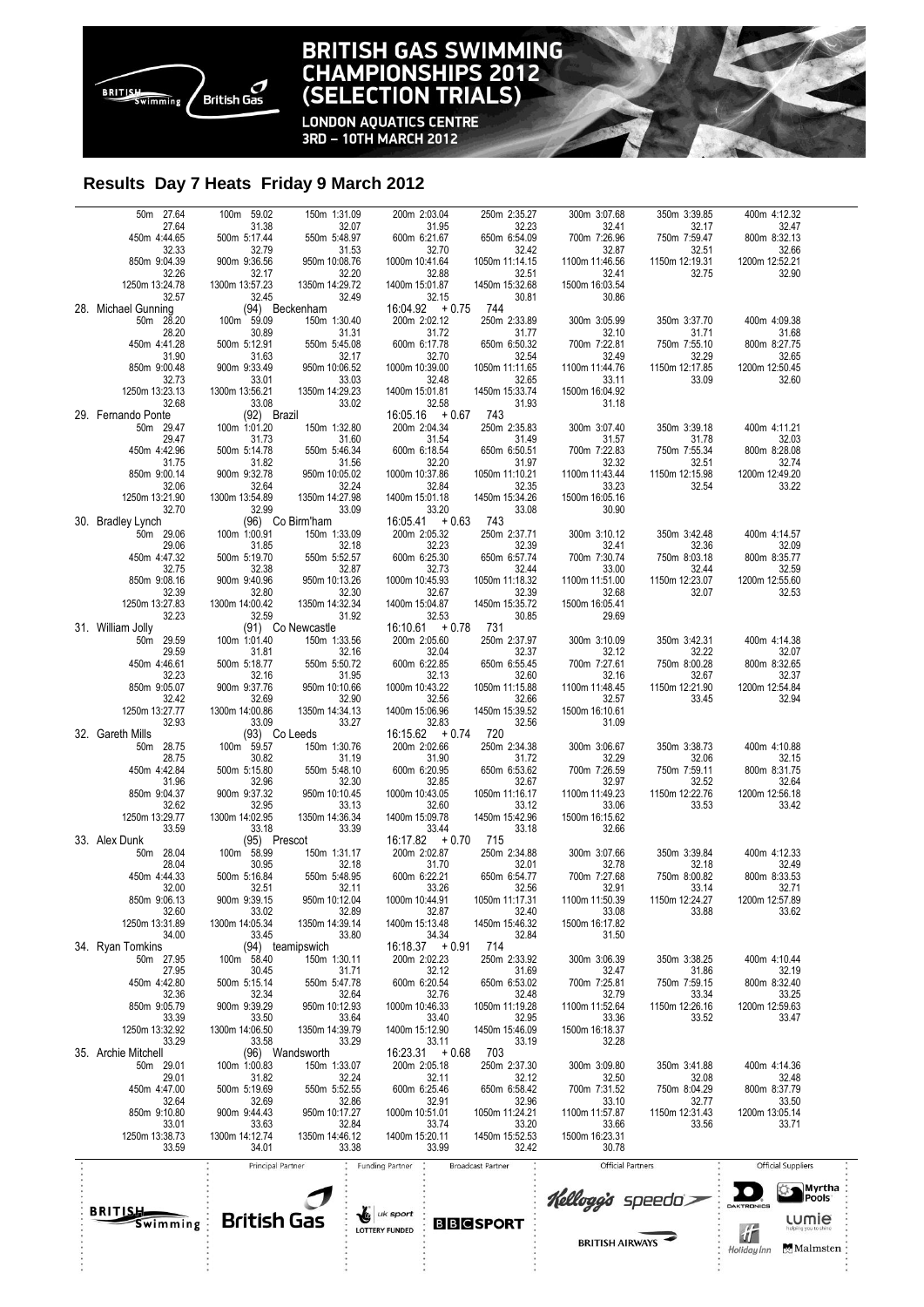

### **BRITISH GAS SWIMMING CHAMPIONSHIPS 2012 TRIALS) (SELECTION**

**LONDON AQUATICS CENTRE** 3RD - 10TH MARCH 2012

#### **Results Day 7 Heats Friday 9 March 2012**

|     | 36. Benjamin Goodall             |                | (96) Derventio    | $16:23.79 + 0.76$ | 702            |                |                |                |
|-----|----------------------------------|----------------|-------------------|-------------------|----------------|----------------|----------------|----------------|
|     | 50m 29.82                        | 100m 1:02.08   | 150m 1:34.72      | 200m 2:07.26      | 250m 2:40.09   | 300m 3:12.54   | 350m 3:45.45   | 400m 4:18.05   |
|     | 29.82                            | 32.26          | 32.64             | 32.54             | 32.83          | 32.45          | 32.91          | 32.60          |
|     | 450m 4:50.80                     | 500m 5:23.58   | 550m 5:56.42      | 600m 6:29.19      | 650m 7:02.29   | 700m 7:35.39   | 750m 8:08.47   | 800m 8:41.48   |
|     | 32.75                            | 32.78          | 32.84             | 32.77             | 33.10          | 33.10          | 33.08          | 33.01          |
|     | 850m 9:14.76                     | 900m 9:47.63   | 950m 10:20.87     | 1000m 10:54.23    | 1050m 11:27.31 | 1100m 12:00.41 | 1150m 12:33.93 | 1200m 13:07.49 |
|     | 33.28                            | 32.87          | 33.24             | 33.36             | 33.08          | 33.10          | 33.52          | 33.56          |
|     | 1250m 13:41.22                   | 1300m 14:14.56 | 1350m 14:48.18    | 1400m 15:21.11    | 1450m 15:53.05 | 1500m 16:23.79 |                |                |
|     | 33.73                            | 33.34          | 33.62             | 32.93             | 31.94          | 30.74          |                |                |
|     | 37. Thomas Howley                |                | (96) Co Newcastle | $16:24.08 + 0.84$ | 701            |                |                |                |
|     | 50m 28.37                        | 100m 1:00.20   | 150m 1:32.28      | 200m 2:04.73      | 250m 2:37.54   | 300m 3:10.44   | 350m 3:43.17   | 400m 4:15.74   |
|     | 28.37                            | 31.83          | 32.08             | 32.45             | 32.81          | 32.90          | 32.73          | 32.57          |
|     | 450m 4:48.95                     | 500m 5:21.91   | 550m 5:54.91      | 600m 6:27.92      | 650m 7:01.50   | 700m 7:34.50   | 750m 8:07.91   | 800m 8:41.25   |
|     | 33.21                            | 32.96          | 33.00             | 33.01             | 33.58          | 33.00          | 33.41          | 33.34          |
|     | 850m 9:14.51                     | 900m 9:48.08   | 950m 10:21.22     | 1000m 10:54.62    | 1050m 11:27.61 | 1100m 12:00.85 | 1150m 12:34.12 | 1200m 13:07.42 |
|     | 33.26                            | 33.57          | 33.14             | 33.40             | 32.99          | 33.24          | 33.27          | 33.30          |
|     | 1250m 13:40.95                   | 1300m 14:14.54 | 1350m 14:48.19    | 1400m 15:21.50    | 1450m 15:54.16 | 1500m 16:24.08 |                |                |
|     | 33.53                            | 33.59          | 33.65             | 33.31             | 32.66          | 29.92          |                |                |
| 38. | Timothy Robinson (96) Wandsworth |                |                   | $16:40.51 + 0.64$ | 667 — 10       |                |                |                |
|     | 50m 28.97                        | 100m 1:00.84   | 150m 1:33.30      | 200m 2:05.63      | 250m 2:37.88   | 300m 3:10.61   | 350m 3:43.07   | 400m 4:15.73   |
|     | 28.97                            | 31.87          | 32.46             | 32.33             | 32.25          | 32.73          | 32.46          | 32.66          |
|     | 450m 4:48.76                     | 500m 5:21.74   | 550m 5:55.38      | 600m 6:28.64      | 650m 7:02.03   | 700m 7:35.87   | 750m 8:09.50   | 800m 8:43.34   |
|     | 33.03                            | 32.98          | 33.64             | 33.26             | 33.39          | 33.84          | 33.63          | 33.84          |
|     | 850m 9:17.19                     | 900m 9:51.03   | 950m 10:25.03     | 1000m 10:59.10    | 1050m 11:33.10 | 1100m 12:07.28 | 1150m 12:41.54 | 1200m 13:15.73 |
|     | 33.85                            | 33.84          | 34.00             | 34.07             | 34.00          | 34.18          | 34.26          | 34.19          |
|     | 1250m 13:50.01                   | 1300m 14:24.71 | 1350m 14:59.01    | 1400m 15:33.16    | 1450m 16:07.34 | 1500m 16:40.51 |                |                |
|     | 34.28                            | 34.70          | 34.30             | 34.15             | 34.18          | 33.17          |                |                |

#### **EVENT 46 Womens MC 100m Breaststroke**  Multi-Disability by British Disability Points

|     | $1.1.011$ $1.0000$ $1.1.1$ $1.000$ $1.000$ $1.000$ $1.000$<br>Place Name | YoB  | Club             | Cat. | Time      |         | <b>R.T.BDPoints</b> | 50    |
|-----|--------------------------------------------------------------------------|------|------------------|------|-----------|---------|---------------------|-------|
| 1.  | Amberley Hoar                                                            | (93) | Portsmouth N     | 14   | 1:24.28   | $+0.80$ | 905                 | 39.22 |
| 2.  | Nicole Lough                                                             | (95) | South Tyne       | 14   | 1:24.40   | $+0.84$ | 901                 | 39.30 |
| 3.  | Harriet Lee                                                              | (91) | Co Peterboro     | 9    | 1:21.96   | $+0.70$ | 827                 | 37.97 |
| 3.  | <b>Claire Cashmore</b>                                                   | (88) | Co Leeds         | 8    | 1:22.68   | $+0.70$ | 827                 | 39.34 |
| 5.  | Charlotte Henshaw                                                        | (87) | Nova Cent'n      | 6    | 1:43.16   | $+0.71$ | 794                 | 46.89 |
| 6.  | Louise Watkin                                                            | (92) | Co Salford       | 9    | 1:23.87   | $+0.66$ | 772                 | 39.41 |
| 7.  | Natalie Massey                                                           | (89) | Aquabears        | 14   | 1:28.99   | $+0.75$ | 769                 | 41.03 |
| 8.  | Elizabeth Johnson                                                        | (85) | <b>Bath Univ</b> | 6    | 1:44.38   | $+0.85$ | 766                 | 48.05 |
| 9.  | Reagan Doig                                                              | (98) | Perth City       | 14   | 1:30.08   | $+0.93$ | 741                 | 43.45 |
|     | 10. Ellen Keane                                                          | (95) | Kelly Coll       | 9    | 1:25.10   | $+0.81$ | 739                 | 40.69 |
| 11. | Stephanie Bird                                                           | (88) | Lstoft & OB      | 14   | 1:31.06   | $+0.71$ | 717                 | 42.18 |
|     | 12. Gemma Almond                                                         | (93) | Swansea Perf     | 9    | 1:26.00   | $+0.82$ | 716                 | 41.13 |
|     | 13. Emma Hollis                                                          | (92) | Loughboro Un     |      | 1:42.76   | $+0.82$ | 694                 | 48.22 |
|     | 14. Eleni Papadopoulos                                                   | (92) | Co Manch Ag      | 9    | 1:28.80   | $+0.70$ | 650                 | 41.52 |
|     | 15. Lauren Smith                                                         | (93) | Hatfield         | 8    | 1:32.94   | $+0.77$ | 582                 | 42.89 |
|     | 16. Amy Marren                                                           | (98) | Romford Town     | 9    | 1:33.27   | $+0.83$ | 561                 | 44.08 |
|     | 17. Chloe Buck                                                           | (97) | Team Jorvik      | 9    | 1:33.71   | $+0.86$ | 553                 | 44.62 |
| 18. | Jo-Jo Cranfield                                                          | (93) | Loughboro Un     | 8    | 1:39.49   | $+0.82$ | 475                 | 46.82 |
|     | <b>Kate Grev</b>                                                         | (89) | <b>Bath Univ</b> |      | 9DQ SL-1L |         |                     |       |

### **EVENT 47 Mens MC 100m Breaststroke**

**British Gas** 

BRITISH<br>Swimming

| Multi-Disability by British Disability Points |      |                    |                        |            |                          |                     |                          |  |  |  |  |
|-----------------------------------------------|------|--------------------|------------------------|------------|--------------------------|---------------------|--------------------------|--|--|--|--|
| Place Name                                    | YoB  | Club               | Cat.                   | Time       |                          | <b>R.T.BDPoints</b> | 50                       |  |  |  |  |
| 1.<br>Sascha Kindred                          | (77) | Leominster         |                        | 1:26.37    | $+0.88$                  | 849                 | 40.59                    |  |  |  |  |
| 2.<br>Thomas Young                            | (91) | Co Manch Aq        |                        | 1:28.10    | $+0.91$                  | 800                 | 40.57                    |  |  |  |  |
| 3.<br>Daniel Pepper                           | (89) | Stockport Mo       | 14                     | 1:11.75    | $+0.67$                  | 793                 | 33.04                    |  |  |  |  |
| 4.<br>David Ellis                             | (86) | Co Manch Ag        | 13                     | 1:10.13    | $+0.69$                  | 783                 | 32.49                    |  |  |  |  |
| 5.<br>James O'Shea                            | (78) | <b>Barnet Copt</b> | 5                      | 1.39.96    | $+0.61$                  | 767                 | 46.52                    |  |  |  |  |
| 6.<br>Scott Quin                              | (90) | Warrender Ba       | 14                     | 1:13.93    | $+0.65$                  | 725                 | 33.91                    |  |  |  |  |
| 7.<br>Nicholas Boylan                         | (84) | Co Liverpool       | 14                     | 1:14.75    | $+0.80$                  | 702                 | 35.59                    |  |  |  |  |
| 8.<br>Jack Bridge                             | (94) | Preston            | 9                      | 1:14.27    | $+0.67$                  | 700                 | 34.67                    |  |  |  |  |
| 9.<br>Matthew Whorwood                        | (89) | Swansea Perf       | 6                      | 1:36.34    | $+0.67$                  | 689                 | 45.54                    |  |  |  |  |
| 10.<br>Sam Hynd                               | (91) | Swansea Perf       | 8                      | 1:18.30    | $+0.73$                  | 627                 | 36.59                    |  |  |  |  |
| 11.<br>Kahoru Harazawa                        | (97) | Wandsworth         | 9                      | 1:17.85    | $+0.74$                  | 608                 | 36.63                    |  |  |  |  |
| 12.<br>Andrew Zawadzki                        | (93) | Nova Cent'n        | 14                     | 1:18.66    | $+0.91$                  | 602                 | 36.96                    |  |  |  |  |
| 13.<br>Joseph Schenk                          | (94) | Newquay            | 14                     | 1:18.93    | $+0.87$                  | 596                 | 36.84                    |  |  |  |  |
| Adam Meanwell<br>14.                          | (91) | Nova Cent'n        | 14                     | 1:19.36    | $+0.76$                  | 586                 | 36.59                    |  |  |  |  |
| Jack Thomas<br>15.                            | (95) | Swansea Perf       | 14                     | 1:19.82    | $+0.70$                  | 576                 | 36.34                    |  |  |  |  |
| 16.<br><b>Benjamin Procter</b>                | (90) | Newguay            | 14                     | 1:19.87    | $+0.88$                  | 575                 | 37.15                    |  |  |  |  |
| Oscar Livesey<br>17.                          | (97) | Greenwich          | 9                      | 1:20.04    | $+0.77$                  | 560                 | 37.12                    |  |  |  |  |
| 18.<br>Jason Ridgley                          | (93) | Thurso             | 9                      | 1:20.31    | $+0.83$                  | 554                 | 35.87                    |  |  |  |  |
| W Holland-Leavens<br>19.                      | (90) | Co Salford         | 6                      | 1:47.03    | $+0.98$                  | 503                 | 51.11                    |  |  |  |  |
| 20.<br>Morgan Vaughan                         | (95) | Swansea Val        |                        | 1:43.20    | $+0.91$                  | 498                 | 49.01                    |  |  |  |  |
| 21.<br>Craig Harris                           | (99) | Swindon Dolp       |                        | 14 1:27.84 | $+0.70$                  | 432                 | 40.98                    |  |  |  |  |
| Aaron Moores                                  | (94) | Trowbridge         |                        | 14DQ SL-1L |                          |                     |                          |  |  |  |  |
|                                               |      | Principal Partner  | <b>Funding Partner</b> |            | <b>Broadcast Partner</b> |                     | <b>Official Partners</b> |  |  |  |  |
|                                               |      |                    |                        |            |                          |                     |                          |  |  |  |  |
|                                               |      |                    |                        |            |                          |                     |                          |  |  |  |  |
| <b>RRITISH</b>                                |      |                    | $\mathbf{z}$ $\sim$    |            |                          |                     | Kelloggis<br>speedo`>    |  |  |  |  |

**L**e uk sport

LOTTERY FUNDED

**BBGSPORT** 

**BRITISH AIRWAYS**